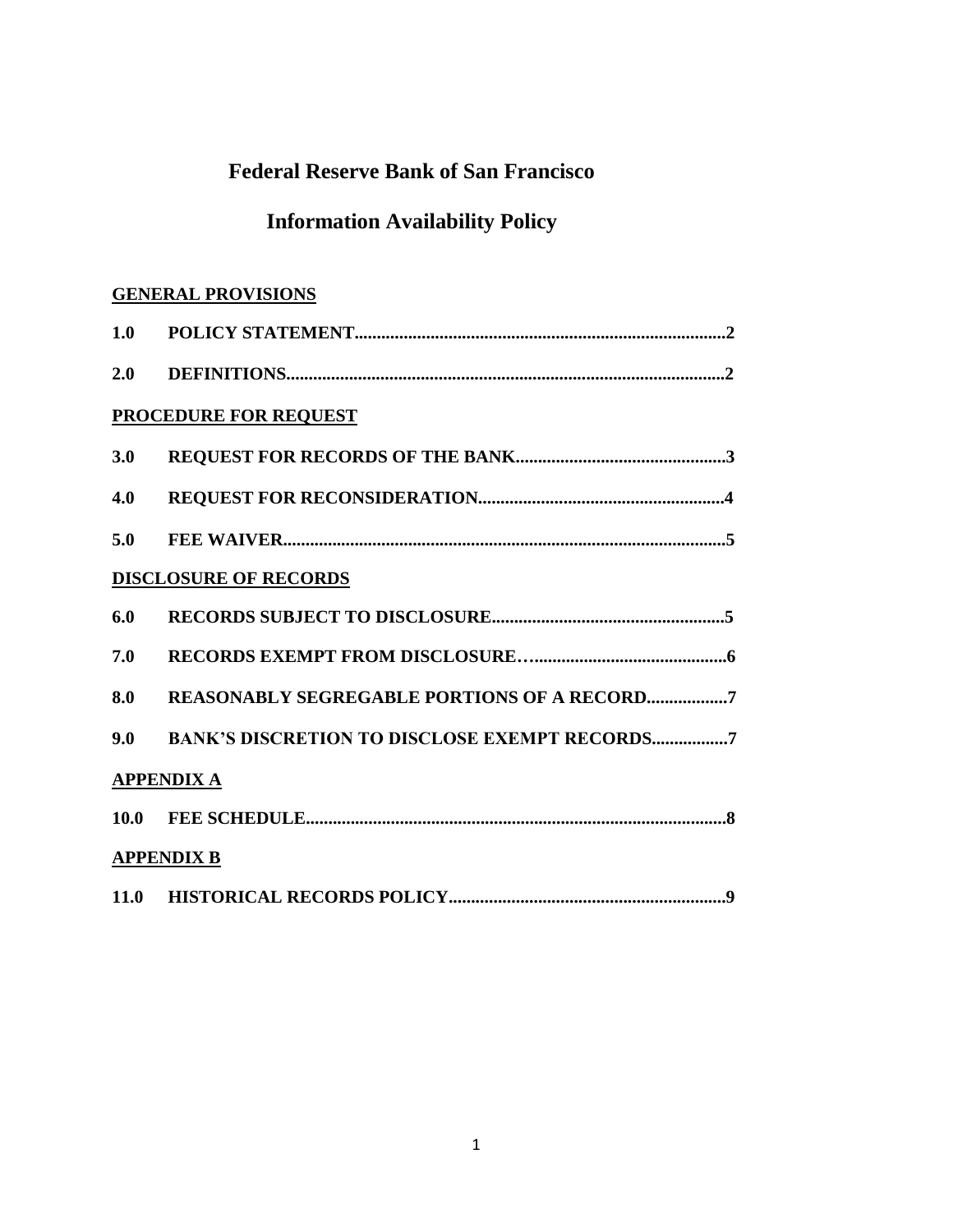#### **INFORMATION AVAILABILITY POLICY**

#### **GENERAL PROVISIONS**

#### **1.0 POLICY STATEMENT**

The Freedom of Information Act (5 U.S.C.  $\S$  552) ("FOIA") requires that agencies of the Federal government make their records available to the public, unless the records are specifically exempted by one or more provisions in FOIA.

The Federal Reserve Bank of San Francisco is not an "agency" as that term is defined in FOIA and is, therefore, not subject to its provisions. The Bank, nonetheless, believes that transparency and greater openness are essential to promote better understanding of the Bank's mission and actions, and to maintain public trust. Accordingly, the Bank has determined that it will generally comply with the spirit of FOIA as described in this document. This Policy provides for disclosure of Bank records, unless such records fall within one of several exemptions set forth below.

Nothing contained in this Policy is intended to affect the informational services that are routinely provided by the Bank, or any other obligations to disclose information pursuant to law (*e.g.*, Section 1103 of the Dodd-Frank Wall Street Reform and Consumer Protection Act) or other legal process.

#### **2.0 DEFINITIONS**

- 2.1 "Bank" means the Federal Reserve Bank of San Francisco and its offices.
- 2.2 "Board" means the Board of Governors of the Federal Reserve System.
- 2.3 "Day" means a business day for the Bank.
- 2.4 "FOMC' means the Federal Open Market Committee of the Board.
- 2.5 "Records of the Bank" means existing materials such as rules, written opinions, memoranda, letters, reports, accounts, emails, policies, and other papers or documents, including any such materials stored digitally, that are (a) created or obtained by the Bank and (b) under the Bank's control.

"Records of the Bank" does not include, for example, handwritten notes, personal files of employees, daily calendars and telephone logs not incorporated into a system of records, intellectual property, documents not in existence or that otherwise must be created, and documents which have been disposed of in accordance with law or established Bank procedure.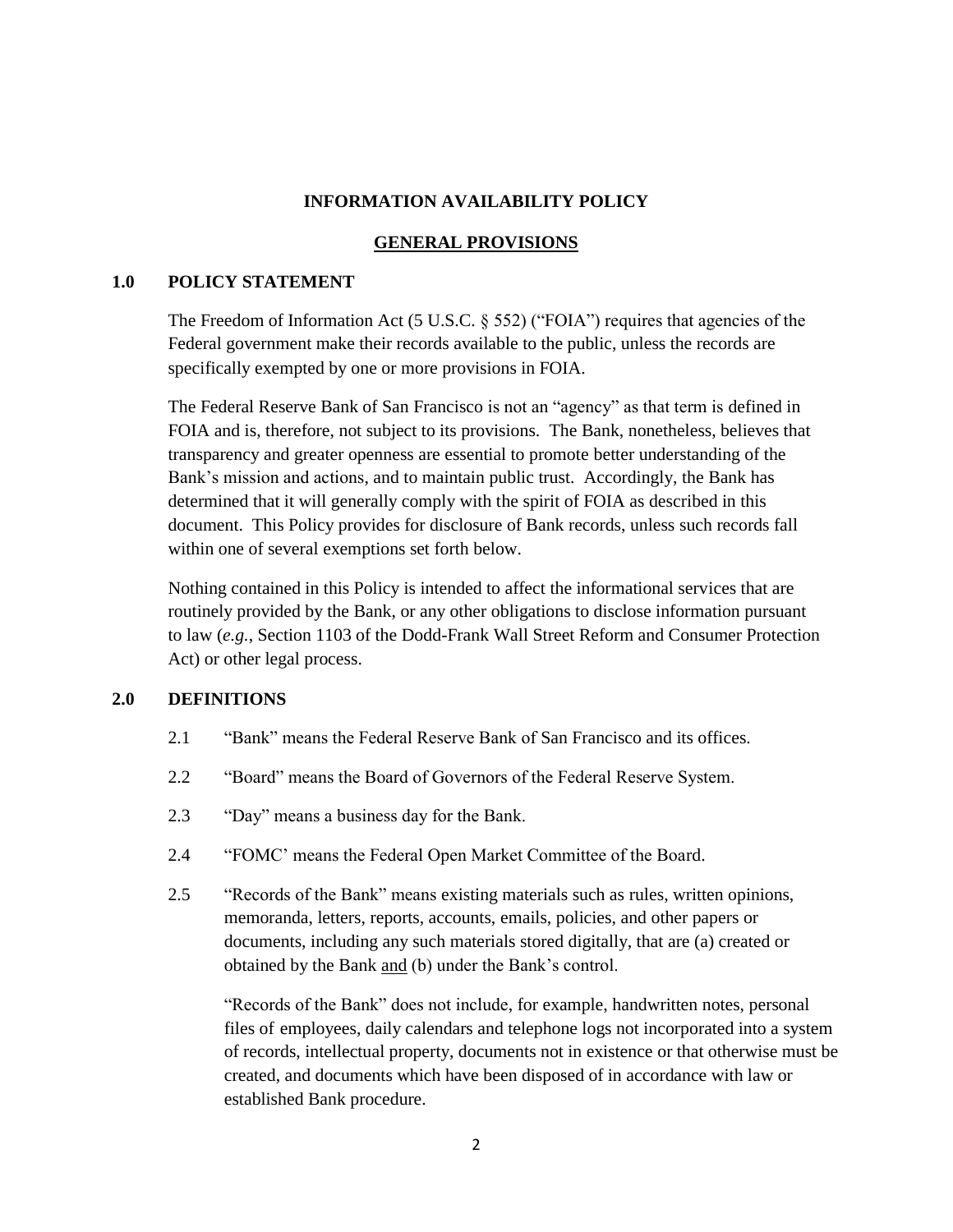In addition, "Records of the Bank" does not include records that, while maintained by the Bank, are not in the control of the Bank, including records of the Board, $<sup>1</sup>$ </sup> records of the FOMC,<sup>2</sup> records of the U.S. Department of Treasury,<sup>3</sup> and records of other Federal or state agencies. Such records include, but are not limited to, records pertaining to supervisory matters wherein the Bank acts pursuant to authority delegated from the Board, records pertaining to the execution of monetary policy on behalf of the FOMC and, in some instances, records pertaining to the Bank's activities as fiscal agent for the Treasury. The Bank will not release information/documents of any party for which it serves as agent unless the principal has expressly authorized the disclosure.

2.6 "Search" means a search of the Bank's official files which are reasonably likely to contain documents of the kind requested.

"Search" does not include research or any other activity which creates rather than retrieves existing documents.

#### **PROCEDURE FOR REQUEST**

#### **3.0 REQUEST FOR RECORDS OF THE BANK**

- 3.1 Request Must be in Writing. Any request for Records of the Bank shall be submitted in writing to the General Counsel of the Bank. The Bank may, in its discretion, honor an oral or telephone request, but if the requester is dissatisfied with the Bank's response and wishes to appeal, the requester must submit a written request which shall be treated as an initial request.
- 3.2 Form of Request

l

Each request must contain the following:

- 3.2.1 The name and address of the person filing the request, and a telephone number at which the requester can be reached during business hours;
- 3.2.2 A sufficient description of the records requested so that Bank staff can identify and locate the records without undue difficulty;

<sup>&</sup>lt;sup>1</sup> Requests for records of the Board generally must comply with the Board's Rules Regarding Availability of Information. 12 CFR § 261.1 et seq.

<sup>&</sup>lt;sup>2</sup> Requests for records of the FOMC generally must comply with the FOMC's Rules Regarding Availability of Information. 12 CFR § 271.1 et seq.

<sup>&</sup>lt;sup>3</sup> Requests for records of the Treasury generally must comply with the Treasury's FOIA regulations. 31 CFR  $\S$  1.1 et seq.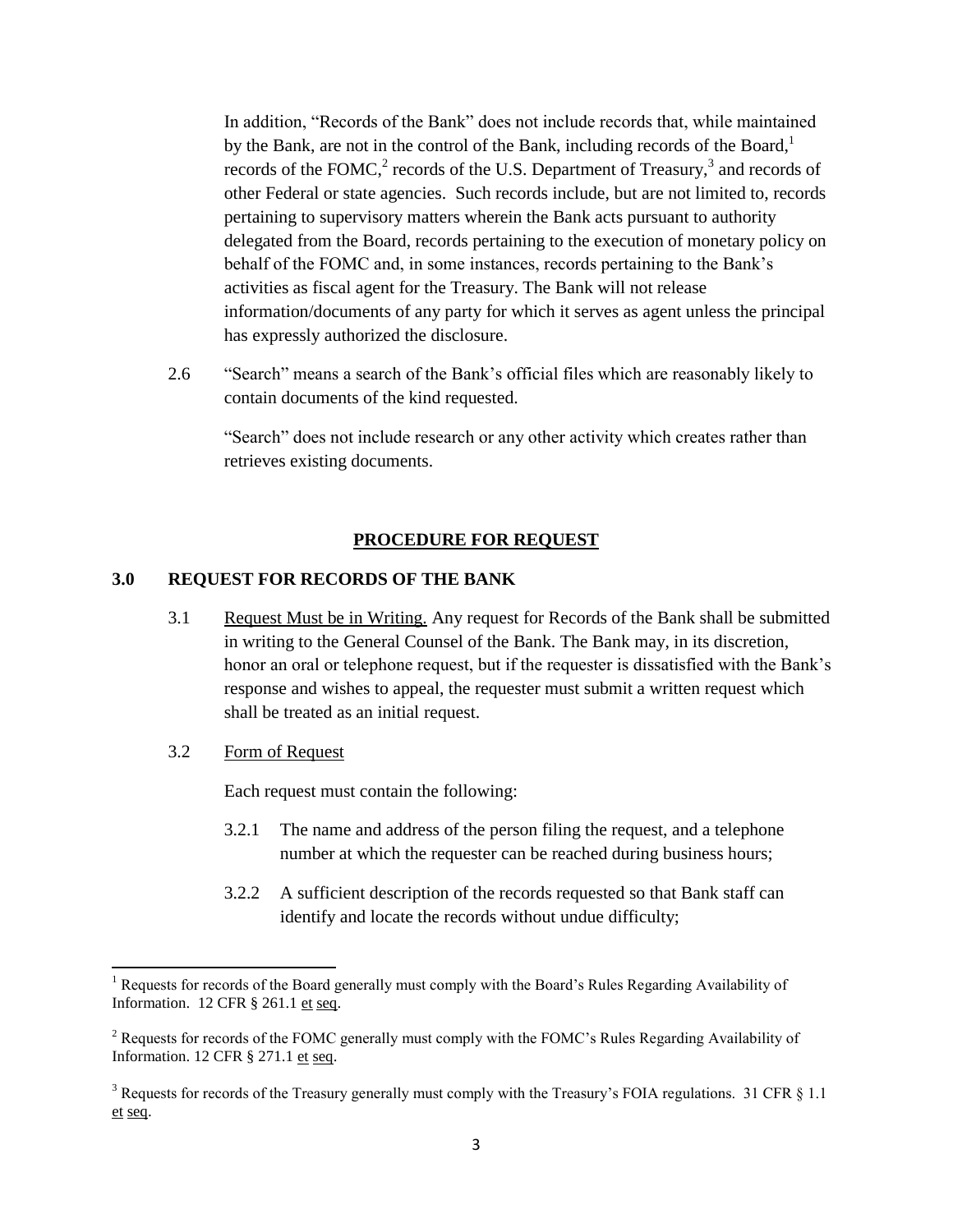- 3.2.3 The name of any pending litigation to which the request relates, and the court and its location; and
- 3.2.4 The agreement of the requester to pay the Bank for any fees owed in accordance with the Fee Schedule contained in Appendix A, or a request for waiver of such fees (see Section 5).
- 3.3 Advance Payment of Fees. The Bank may request that any fees be paid in advance as a condition to further processing of the request.
- 3.4 Improper Request. Any request which does not comply with the requirements of Section 3.2 need not be processed by the Bank. The Bank will advise the requester if the Bank determines that the request is improper.
- 3.5 Response & Determination. In response to a request that satisfies the requirements of section 3.2, an appropriate Search shall be conducted of Records of the Bank in existence as of the date of the request, and a review made of any responsive records located. Within twenty (20) Days after receiving a request that satisfies the requirements of section 3.2, the Bank's General Counsel, after consulting with other appropriate persons as necessary, shall determine whether the records requested will be provided.<sup>4</sup> The requester will be promptly notified in writing of the decision. If the request is denied, in whole or in part, the requester shall be advised of the Bank's request for reconsideration procedure.
- 3.6 Time extension. The Bank's General Counsel may extend the time for responding to any request, but the requester shall be notified in writing of any extension and the reason for the same.
- 3.7 Media Inquiries. In responding to any media inquiry for information or records, Bank employees should contact the Bank's Media Relations Office. Before submitting a request under this policy, media representatives are encouraged to contact the Media Relations Office to determine if the information or records sought are already publicly available.

#### **4.0 REQUEST FOR RECONSIDERATION**

Any person whose request for information is denied, in whole or in part, may file a request for reconsideration with the Bank's Corporate Secretary. Any request for reconsideration must be in writing and must be sent by the requester within ten (10) Days after receipt of notification by the Bank's General Counsel of the denial. In considering a request for reconsideration, the Corporate Secretary may consult with other appropriate persons as necessary, and shall make a determination with respect to the request within twenty (20)

<sup>&</sup>lt;sup>4</sup> The Bank may choose to respond to a request under this Policy by publicly releasing the responsive information through the Bank's public website or by other means.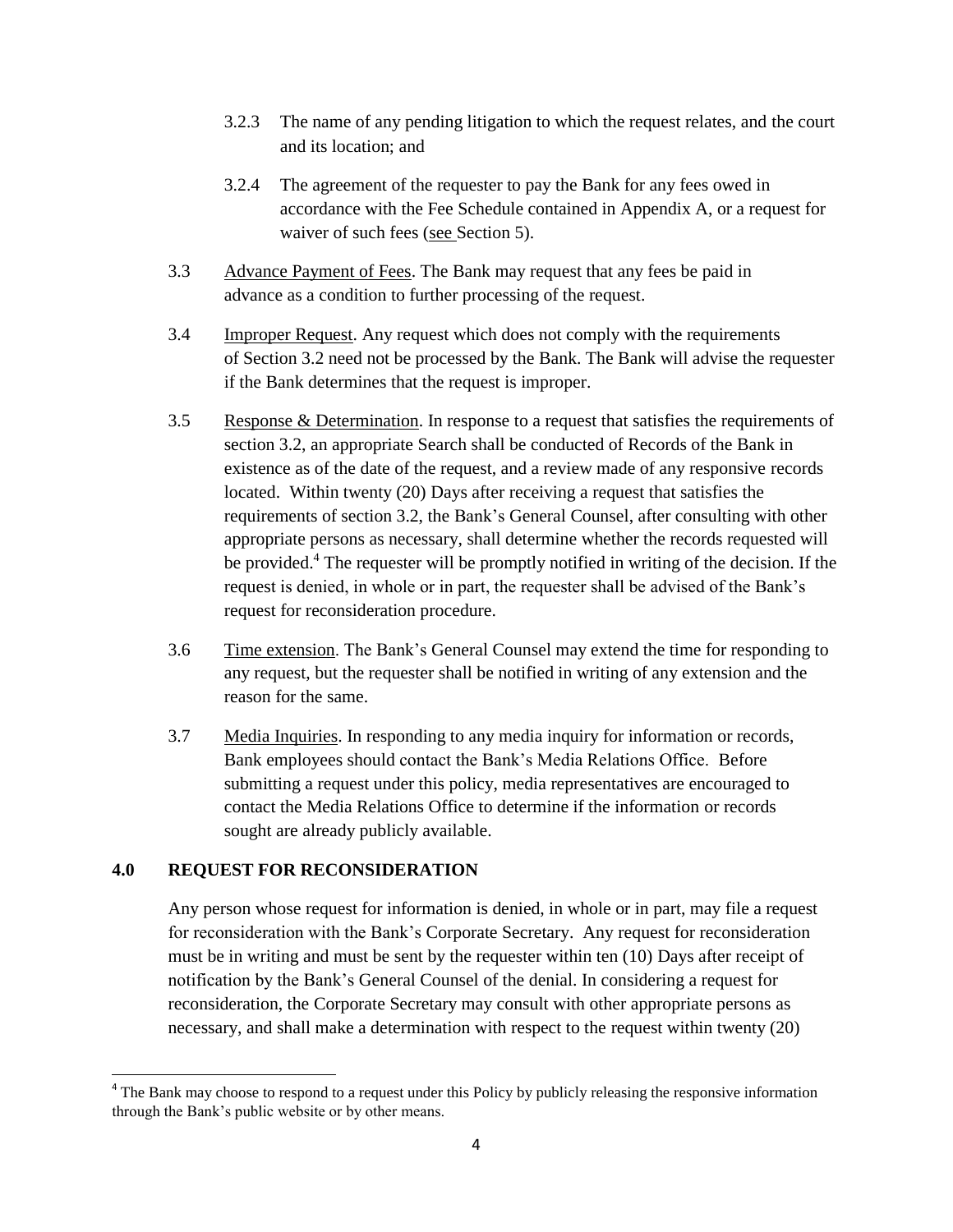Days after the request is received. The requesting party shall be notified of the Bank's decision.

#### **5.0 FEE WAIVER**

5.1 Fee Waiver. The Bank, in its discretion, may grant a fee waiver if it determines that the disclosure of the requested information is in the public interest because it contributes significantly to the public understanding of the operations or activities of the Bank, and the disclosure is not in the commercial interest of the requester.

#### 5.2 Form of Request for Fee Waiver

A request for a fee waiver must include the following:

- 5.2.1 A clear statement of the requester's interest in the requested documents and the basis for the requester's claim that a waiver of the fee is appropriate;
- 5.2.2 The use proposed for the document(s) and whether the requester will derive a benefit, monetary or otherwise, from such use;
- 5.2.3 A statement of how the public will benefit from the information; and
- 5.2.4 If specialized use of the information requested is contemplated, a statement of the requester's relevant qualifications which would justify specialized use.
- 5.3 Minimum Fees Waived. Fees that total less than twenty-five dollars (\$25.00) will automatically be waived.

#### **DISCLOSURE OF RECORDS**

#### **6.0 RECORDS SUBJECT TO DISCLOSURE**

- 6.1 Unless otherwise exempt, all Records of the Bank shall be made available upon request, pursuant to the procedures and exceptions in this Policy.
- 6.2 Pursuant to the Board's Rules Regarding Availability of Information (12 C.F.R. Part 261), the public portion of applications filed under the Bank Holding Company Act, of notices filed under the Change in Bank Control Act, and of other reports filed in connection with the Bank's supervision of depository institutions, will be disclosed upon request.

A request for any of the foregoing need not be directed to the Bank's General Counsel and may be made to the Bank's Bank Supervision & Regulation Division for applications and notices, and to the Bank's Statistics Division for regulatory reports.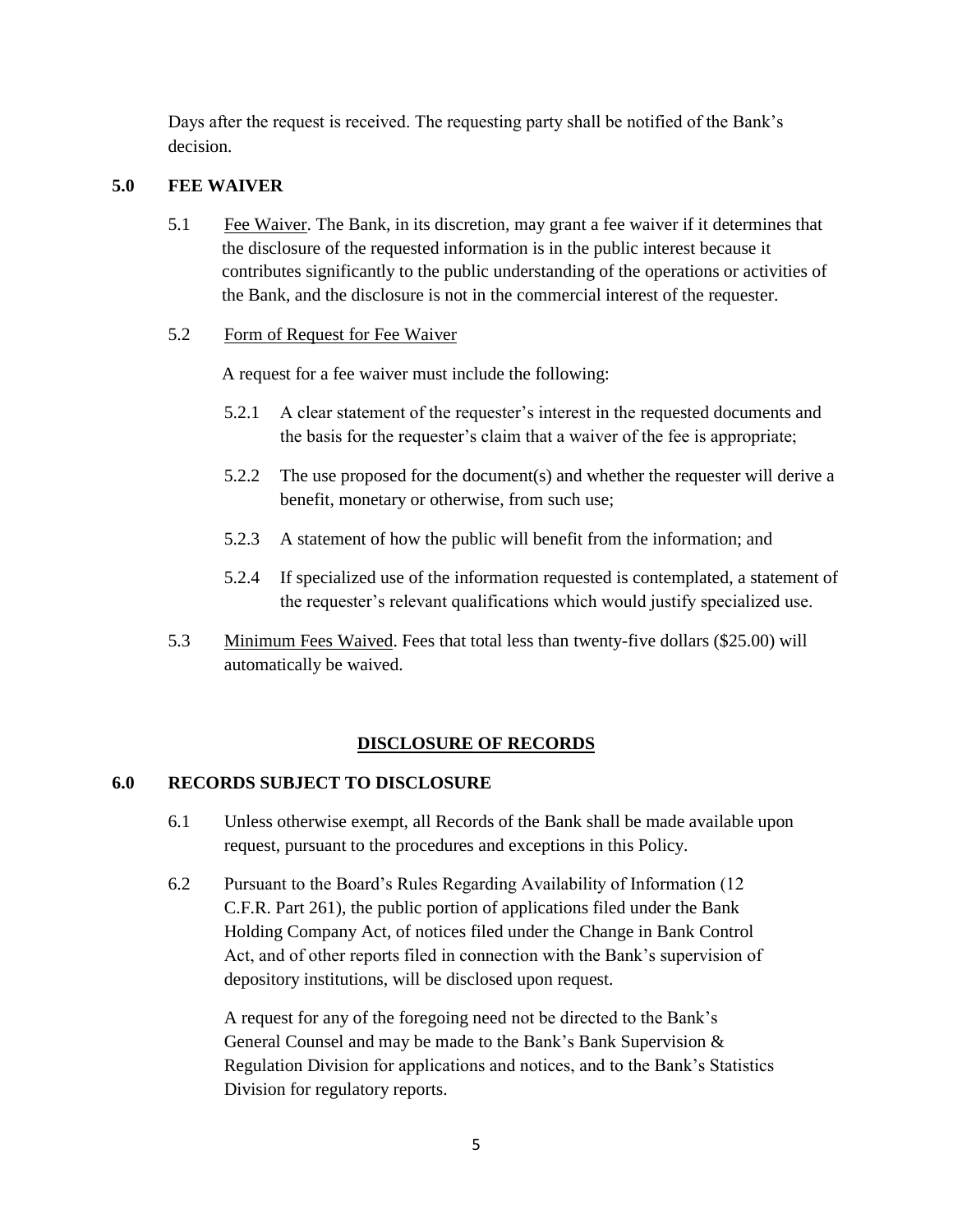#### **7.0 RECORDS EXEMPT FROM DISCLOSURE**

- 7.1 The Bank may, in its sole discretion, decline to make available certain records in accordance with the exemptions set forth in Section 7.2.
- 7.2 The following categories of records are exempt from disclosure under this Policy:
	- 7.2.1 *Exemption 1:* Those records specifically authorized by an Executive Order to be kept secret in the interest of national defense or foreign policy;
	- 7.2.2 *Exemption 2:* Those records related solely to the internal personnel rules and practices of the Bank; 5
	- 7.2.3 *Exemption 3:* Those records specifically exempted from disclosure by statute or regulation of the Board;
	- 7.2.4 *Exemption 4:* Those records containing trade secrets and privileged or confidential commercial or financial information obtained from a person or organization;
	- 7.2.5 *Exemption 5:* Inter-department or intra-department memoranda, notes or letters consisting of analysis, minutes, opinions or recommendations and including those records that are privileged and confidential attorney work product, attorney-client communications, pre-decisional, or otherwise privileged and confidential;
	- 7.2.6 *Exemption 6:* Personnel and medical files and similar files or information the disclosure of which could constitute a clearly unwarranted invasion of personal privacy;
	- 7.2.7 *Exemption 7:* Those records that are related to the security procedures of this Bank or are investigatory records compiled for law enforcement or security purposes;
	- 7.2.8 *Exemption 8:* Those records contained in or related to examination, operating, or condition reports related to the regulation or supervision of financial institutions (to the extent such records are deemed to be Records of the Bank);
	- 7.2.9 *Exemption 9:* Those records related to specific extensions of credit made by the Bank: $<sup>6</sup>$ </sup>

 $\overline{\phantom{a}}$ 

<sup>&</sup>lt;sup>5</sup> In addition, note that the Privacy Act (5 U.S.C. § 552a) generally prohibits government agencies from disclosing information about individuals contained in systems of records absent permission of those individuals. It is the Bank's policy to withhold information of the kind that government agencies may not disclose under the Privacy Act.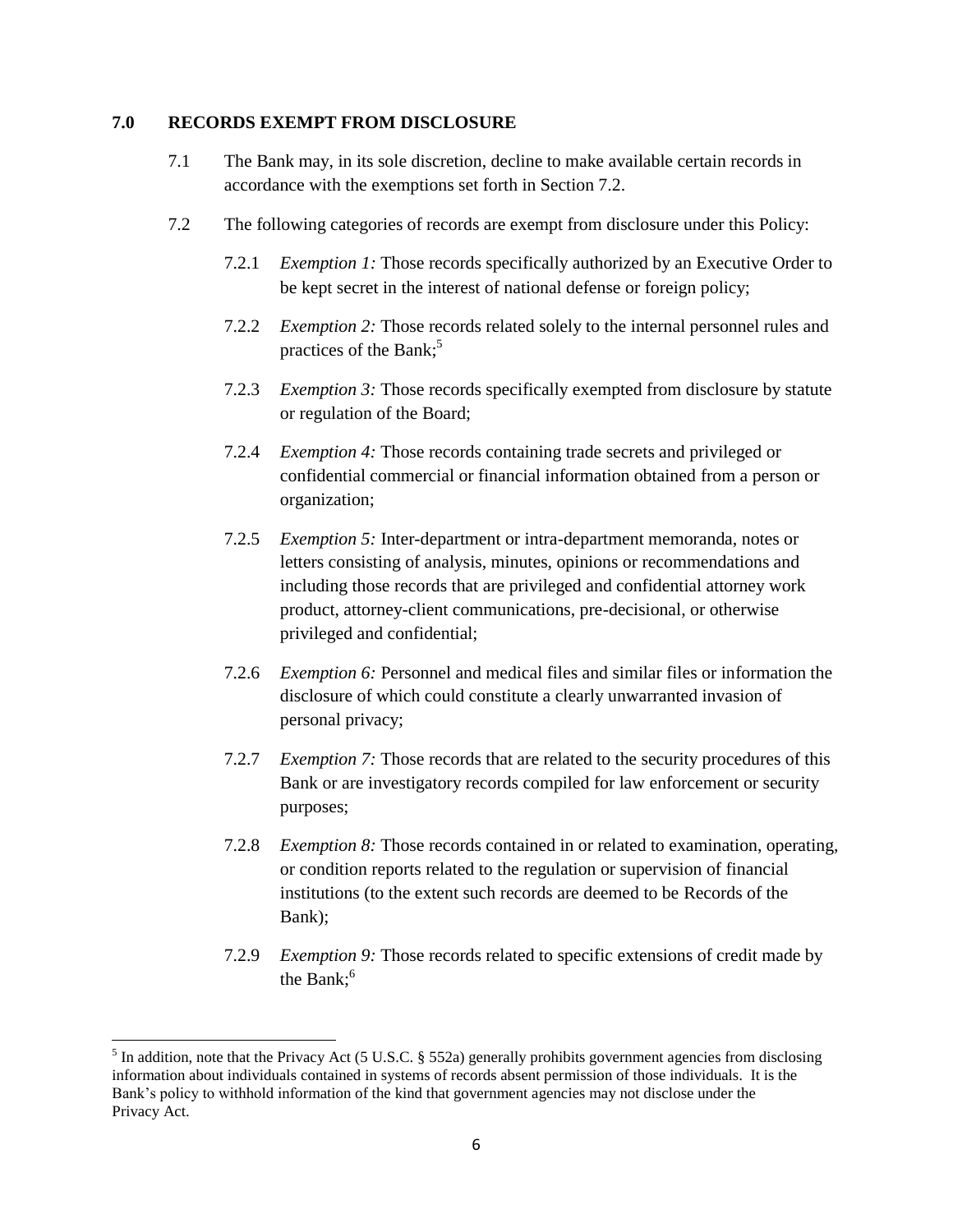- 7.2.10 *Exemption 10:* Those records contained in statements of account or which reflect entries made to any account maintained at the Bank;
- 7.2.11 *Exemption 11:* Those records containing data, formulas or other information used by the Bank in determining the prices to be charged for Federal Reserve services;
- 7.2.12 *Exemption 12:* Except as provided for in Appendix B of this Policy, minutes of meetings, as well as related materials and reports, of the Bank's Board of Directors (and its committees), Advisory Councils, and management committees; and
- 7.2.13 *Exemption 13:* Any Records of the Bank, the disclosure of which would materially interfere with the Bank's performance of its responsibilities as mandated by statute or regulation.

#### **8.0 REASONABLY SEGREGABLE PORTIONS OF A RECORD**

Any reasonably segregable portion of a record or item of information not otherwise exempt under Section 7 shall be provided to any person after deletion of portions which are not to be disclosed. The term "reasonably segregable portion" means any portion of the records which is not exempt from disclosure and which after deletion of the exempt material still conveys meaningful information which is not misleading.

### **9.0 BANK'S DISCRETION TO DISCLOSE EXEMPT RECORDS**

- 9.1 If the disclosure of the record is not prohibited by law, certain records which are exempt from disclosure may nonetheless be disclosed in the Bank's discretion.
- 9.2 The fact that the Bank discloses otherwise exempt records in a specific instance shall not be construed as a waiver of the right to refuse to disclose similar records under the same or substantially similar circumstances in the future.

 $\overline{\phantom{a}}$ 

<sup>&</sup>lt;sup>6</sup> This Policy shall not abrogate nor otherwise override the disclosure requirements related to the Bank's lending activities set forth in the Dodd-Frank Wall Street Reform & Consumer Protection Act.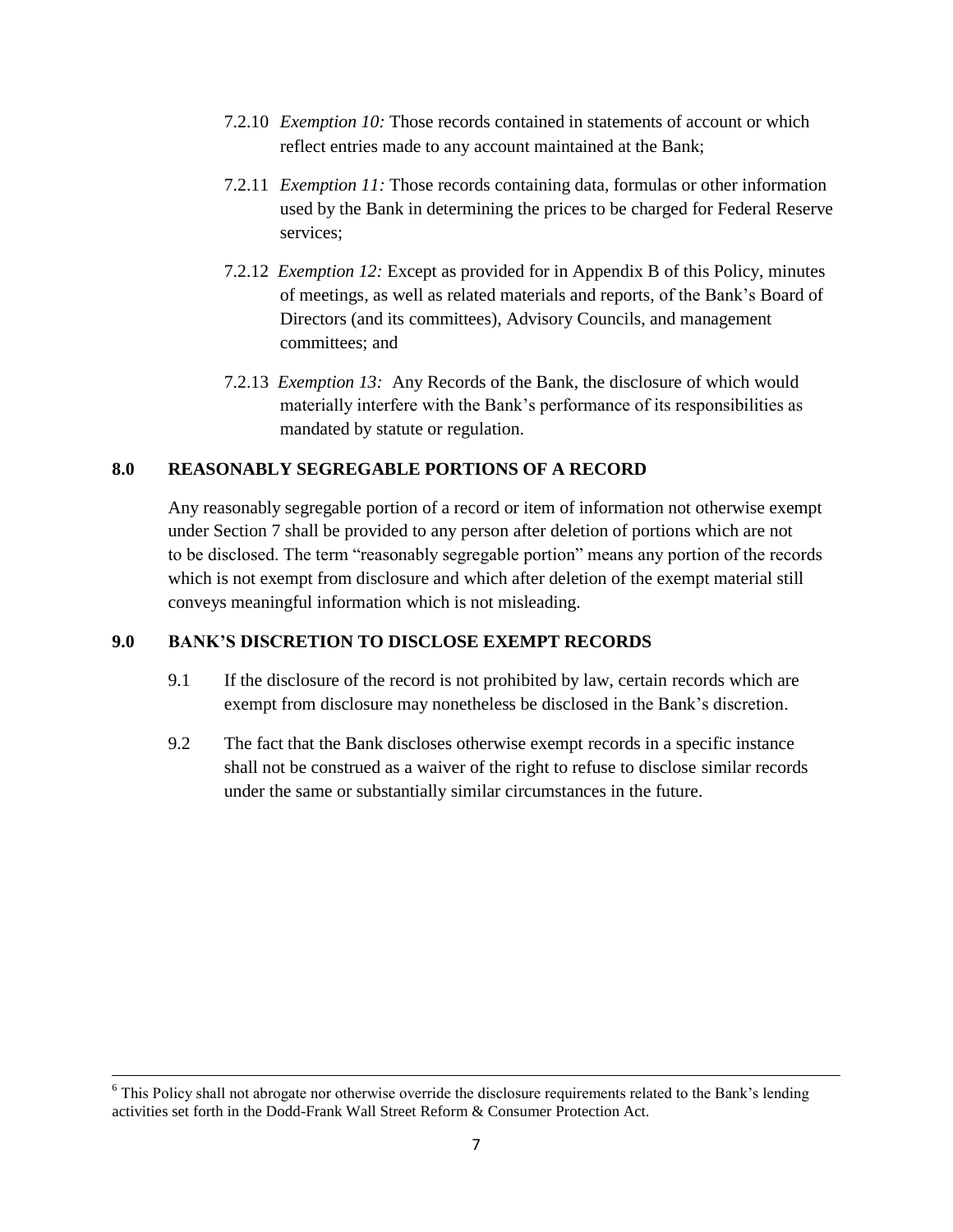### **APPENDIX A**

### **10.0 FEE SCHEDULE**

### Duplication:

| Duplicate microfiche, per microfiche 0.30 |  |
|-------------------------------------------|--|

### Search and Review:

| Professional/Supervisory, hourly rate  30.00   |  |
|------------------------------------------------|--|
| Manager/Senior Professional, hourly rate 48.00 |  |

# Computer Search and Production: